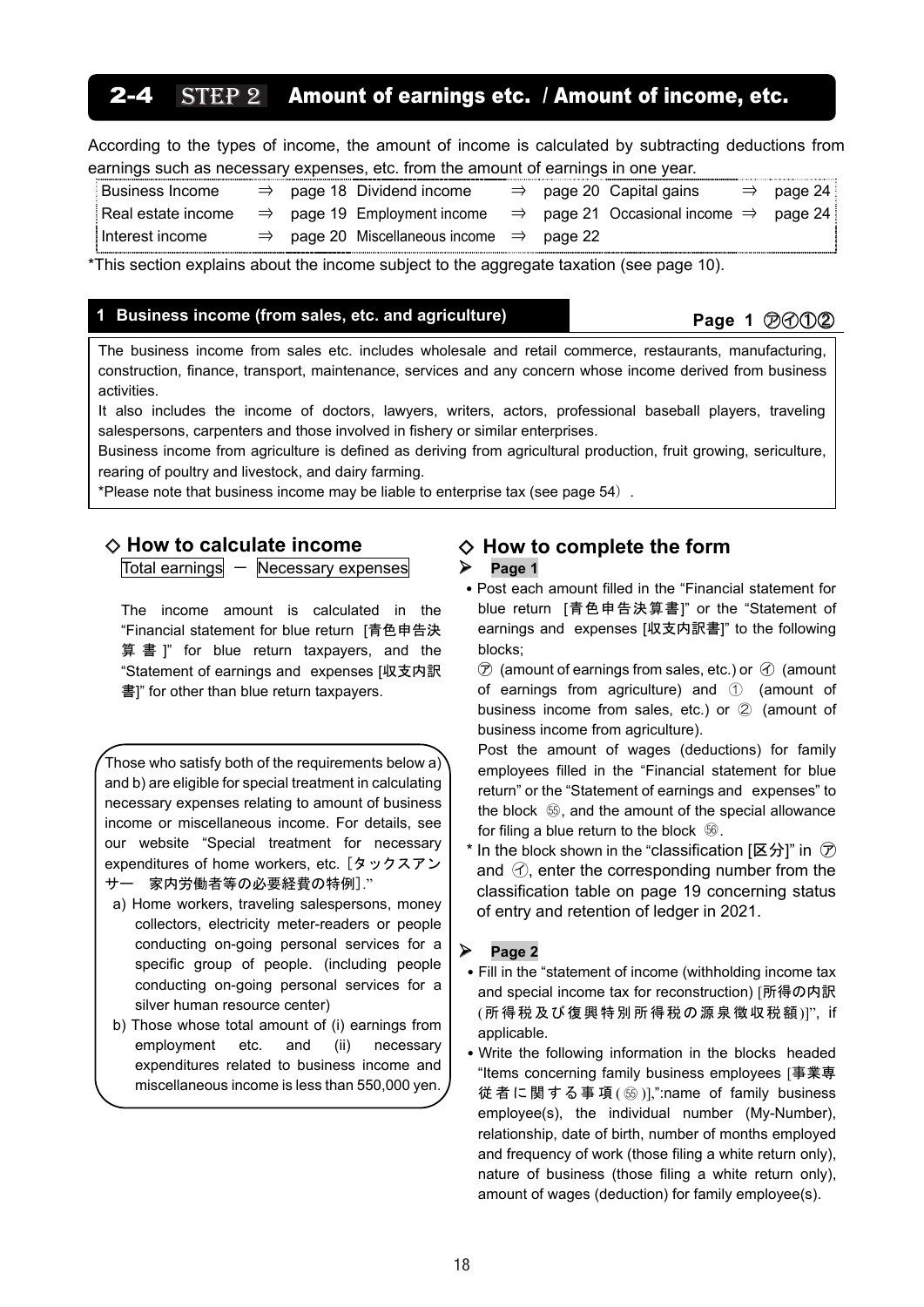## **Real estate income**

The real estate income includes income derived from leasing of land, building, property rights on real estate, ships, aircraft, etc.

The key money, contract renewal fees and transfer fees of title when leasing real estates are also classified as the real estate income.

※ Please note that income from real estate may be liable to enterprise tax.(see page 54).

# ◇ **How to calculate income**

 $\overline{\text{Total earnings}}$   $-$  Necessary expenses

The income amount is calculated in the "Financial statement for blue return [青色申告決算書]" for blue return taxpayers, and the "Statement of earnings and expenses [収支内訳書]" for other than blue return taxpayers.

# ◇ **How to complete the form**

### **Page 1**

● Post each amount filled in the "Financial statement for blue return 「青色申告決算書I" or the "Statement of earnings and expenses [収支内訳書]" to the following blocks;

㋒ (amount of earnings) and ③ (amount of income).

Post the amount of wages (deductions) for family employees filled in the "Financial statement for blue return" or the "Statement of earnings and expenses" to the block  $~\circledS,$  and the amount of the special allowance for filing a blue return to the block  $\mathbb{6}$ .

- \* In the block shown in the "classification 1 [区分1] "in ㋒, enter "1" should the Special Provisions on Profit and Loss Deduction, etc. for Real Estate Income from Secondhand Buildings Located Outside of Japan (Act on Special Measures Concerning Taxation, 41-4-3) apply.
- $*$  In the block shown in the "classification 2 [区分2]" in  $\Theta$ , enter the corresponding number from the below classification table concerning status of entry and retention of ledger in 2021.

### **Page 2**

• Write the following information in the blocks headed "Items concerning family business employees [事業専従 者に関する事項(⑮)],":name of family business employee(s), the individual number (My-Number), relationship, date of birth, number of months employed and frequency of work (those filing a white return only), nature of business (those filing a white return only), amount of wages (deduction) for family employee(s).

### ◎ Interest on liabilities incurred to acquire land

If you have a deficit in your real estate income and have included the "amount of interest on liabilities incurred to acquire land" in calculating necessary expenses, fill in the following amount in the block ③ in accordance with the following classification. In this case, indicate " $\circled{r}$ " at the beginning of the amount filled in here: the block  $\circled{3}$  on the Page 1.

- 1. In the case the amount of interest on liabilities incurred to acquire land exceeds the amount of deficit in your real estate income: **"0."**
- 2. In the case the amount of interest on liabilities incurred to acquire land does not exceed the amount of deficit in your real estate income: the amount of deficit except for the amount of interest on liabilities.

As for the amount of interest on liabilities incurred to acquire land, see "How to fill out the statement of earnings and expenditure (for the real estate income) [収支内訳書(不動産所得用)の書き方], " or "How to fill out financial statement for blue return (for the real estate income) [青色申告決算書(不動産所得用)の書き方]. "

| Classification Table ("Classification [区分]" in Business Income, "Classification 2 [区分2] in Real Estate<br>lncome)                                                                                                                                                                                                                                             | <b>Numeral</b> |
|---------------------------------------------------------------------------------------------------------------------------------------------------------------------------------------------------------------------------------------------------------------------------------------------------------------------------------------------------------------|----------------|
| In case general ledgers, journal ledgers, etc., are retained and archived using electromagnetic records,<br>based on the approval from the Director of the Tax Office in accordance with the provisions of the Act on<br>Special Provisions concerning Preservation Methods for Books and Documents Related to National Tax<br>Prepared by Means of Computers |                |
| In case accounting software or other electronic devices are used for bookkeeping purposes (excluding<br>cases that fall under 1)                                                                                                                                                                                                                              | っ              |
| In case the business maintains a general ledger, journal ledger, etc., and records daily transactions in<br>accordance with the principles of regular bookkeeping (double-entry bookkeeping) (excluding cases that<br>fall under 1 or 2)                                                                                                                      | З              |
| In case daily transactions are recorded using a simplified method other than regular bookkeeping<br>principles (double-entry bookkeeping) (excluding those that fall under 2)                                                                                                                                                                                 | 4              |
| In case none of the above applies (including those cases in which the business does not know how to<br>maintain an accounting book)                                                                                                                                                                                                                           | 5              |
| For more on the ACT on Special Provisions concerning Preservation Methods for Books and Documents Related to National Tax Prepared by Means of Computers,                                                                                                                                                                                                     |                |

please refer to "Act on Special Provisions concerning Preservation Methods for Books and Documents Related to National Tax Prepared by Means of Computers: Q&A please issue Bookkeeping Documents Using Computers)[電子帳簿保存法一問一答(電子計算機を使用して作成する帳簿書類関係)]" available on the National Tax Agency's website.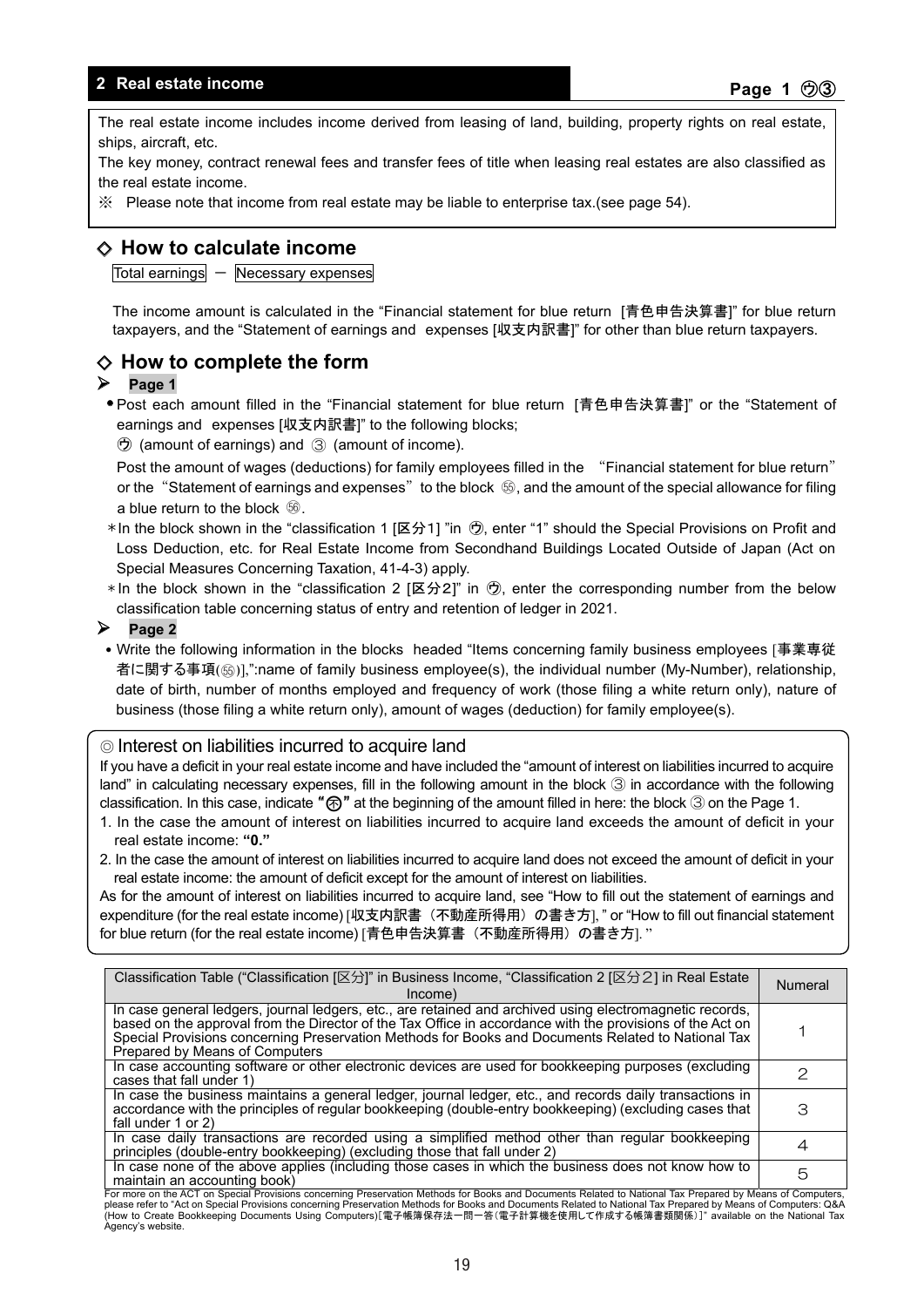### **Interest income subject to the aggregate taxation Page 1 Page 1 Page 1 C**) **Page 1 C**) **Page 1 C**) **Page 1 C**) **Page 1 C**) **Page 1 C**) **Page 1 C**) **Page 1 C**) **Page 1 C**) **Page 1 C**) **Page 1 C**

Income such as interest paid abroad on deposits etc., which is not subject to the Japanese withholding, or interest on corporate bonds issued by a family company that is paid out to shareholders etc. that served as the basis of the categorization as a family company falls into the interest income subject to the aggregate taxation.

- \*1 Interest on deposits or savings, bonds other than specified bonds (see page 57), and privately offered bond investment trusts, etc. are subject to the separate taxation at source (see page 10), so these items cannot be filed.
- \*2 Interest etc. subject to the aggregate taxation is not eligible for the separate self-assessment taxation.

# ◇ **How to calculate income**

Total earnings = Amount of interest income

The amount of interest income is the same as that of earnings.

# ◇ **How to complete the form**

### $\triangleright$  Page 1

- **•** Write the amount of earnings (income) from interest in the following blocks;  $\oplus$  and  $\oplus$ .
- **Page 2**
- **•** Write the applicable items in each block of "Statement of income (withholding income tax and special income tax for reconstruction) [所得の内訳 (所得税及び復興特別所得税の源泉徴収税額)]."

### **4** Dividend income subject to the aggregate taxation **Page 1** Page 1 ①⑤

The dividend income includes income of dividends of surplus received from corporations and distribution of profit from investment trusts (excluding bond investment trusts and publicly offered bond investment trusts).

For the dividend income related to dividends etc. from listed stocks, etc. (excluding those for major shareholders, etc.), you can choose to apply whether the aggregate taxation or the separate self-assessment taxation (see page 56). When you choose to apply the separate self-assessment taxation, fill out the Page 3 (separate taxation form) etc. in addition to the Page 1 and 2.

For details, access our website "The method (example) for filing income from transfer of shares, etc. [株式等の 譲渡所得等の申告のしかた]".

# ◇ **Calculation column to determine the**  ◇ **How to complete the form amount of income**

| Amount of earnings<br>from dividends, etc.<br>(including tax) | (Total)<br>ven               |  |
|---------------------------------------------------------------|------------------------------|--|
| Interest on liabilities*                                      | ven                          |  |
| Amount of<br>dividend income                                  | ("0" when in deficit)<br>ven |  |

\*Interest on liabilities is limited to the interest on money borrowed in order to buy shares or make investments. However, it does not include interest related to income from transfer of securities.

# $\triangleright$  Page 1

• Post the amount of earnings entered in box A to the block  $\bigcircled{)}$  and the amount of dividend income entered in box  $\overline{C}$  to the block  $\odot$ .

### **Page 2**

**•** Write the appropriate items in each block of "Statement of income (withholding income tax and special income tax for reconstruction) [所得の内訳 (所得税及び復興所得税の源泉徴収額)]" and "Items about inhabitant taxes and enterprises taxes [住民税・事業税に関する事項]"

\*See page 56 for taxation methods of the interest income and the dividend income.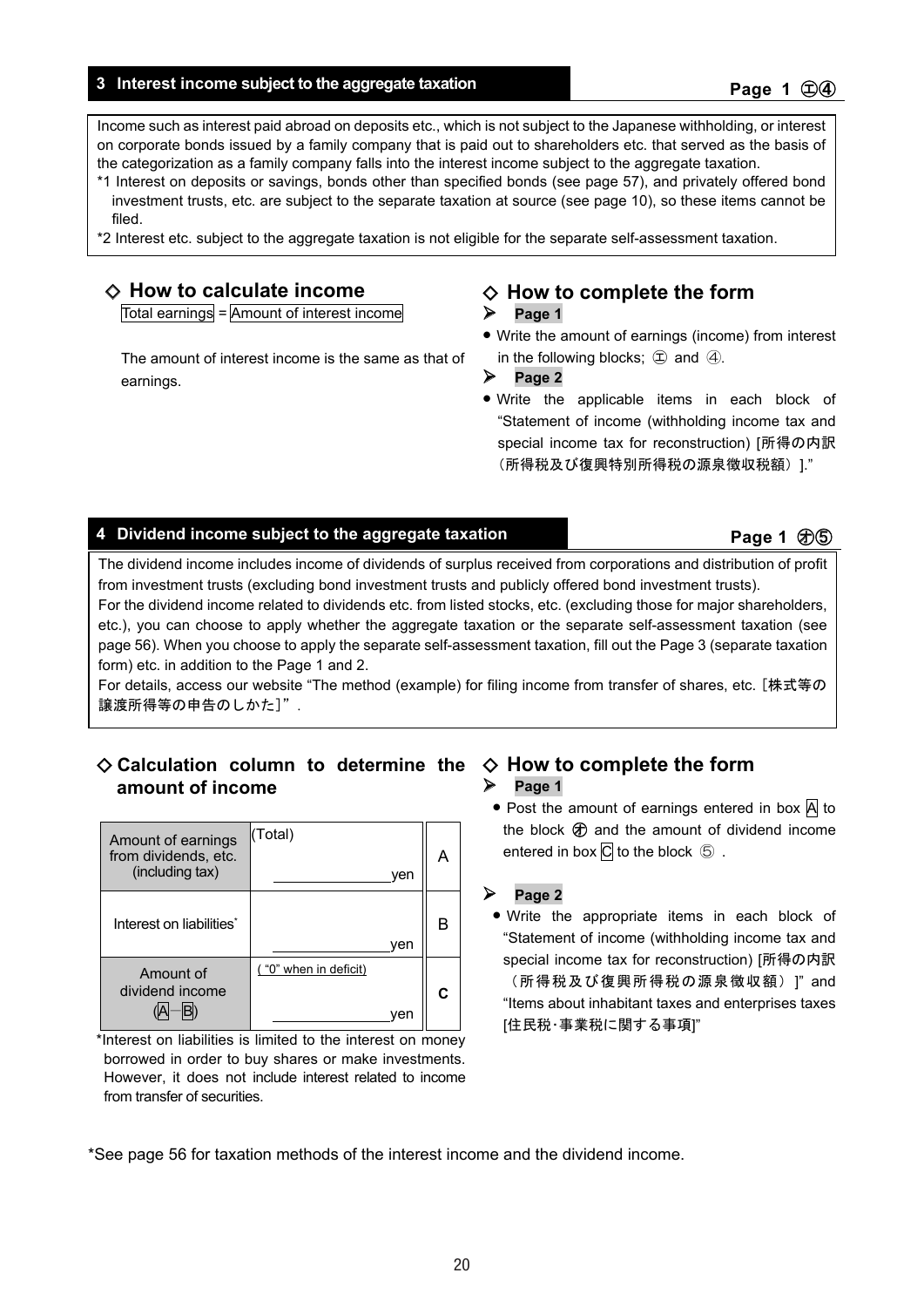# **Finally Semi-findom Employment income** that the control of the control of the control of the control of the control of the control of the control of the control of the control of the control of the control of the control

 $Am<sub>0</sub>$ from etc

The employment income includes wages, salaries, bonuses, allowances and any other payments of this nature.

A

yen

# ◇ **Calculation column to determine the amount of income** (Calculate in the order of STEP 1 to 4.) STEP1 **Amount of earnings from employment, etc.**

| bunt of earnings<br>n employment,<br>(including tax) | (Total) |
|------------------------------------------------------|---------|
|                                                      |         |

STEP2 **Amount of wages, etc. after deduction from employment income.** 

| Amount A                            | Amount of wages, etc. after<br>deduction from employment<br>income |                                    |   |  |  |
|-------------------------------------|--------------------------------------------------------------------|------------------------------------|---|--|--|
| Up to 550,999 yen                   |                                                                    | 0 yen                              |   |  |  |
| 551,000 yen to<br>1,618,999 yen     | 550,000yen<br>A                                                    | ven                                |   |  |  |
| 1,619,000 yen to<br>1,619,999 yen   |                                                                    | 1,069,000 yen                      |   |  |  |
| $1,620,000$ yen to<br>1,621,999 yen |                                                                    | 1,070,000 yen                      |   |  |  |
| 1,622,000 yen to<br>1,623,999 yen   |                                                                    | 1,072,000 yen                      |   |  |  |
| $1,624,000$ yen to<br>1,627,999 yen |                                                                    | 1,074,000 yen                      |   |  |  |
| 1,628,000 yen to<br>1,799,999 yen   | ÷4<br>round<br>down                                                | $B$ ×2.4 + 100,000 yen<br>ven      | С |  |  |
| 1,800,000 yen to<br>3,599,999 yen   | fractions<br>less than<br>1,000 yen)                               | $B \times 2.8 - 80,000$ yen<br>ven |   |  |  |
| 3,600,000 yen to<br>6,599,999 yen   | R<br>,000<br>ven                                                   | $B$ ×3.2 –440,000 yen<br>ven       |   |  |  |
| 6,600,000 yen to<br>8,499,999 yen   |                                                                    | A ×0.9−1,100,000 yen<br>ven        |   |  |  |
| 8,500,000 yen<br>or more            | А                                                                  | 1,950,000 yen<br>ven               |   |  |  |

\* Round down the fractions less than 1 yen.

### STEP3 **Exemption of amount of income adjustment**

The amount of deduction is calculated according to the following formula should either (1), (2), or both apply.

(1) The amount of your earnings (inclusive of tax) from wage, etc., exceeds 8,500,000 yen, and either: (i) you, your spouse living in the same household (see page 34), or dependent (see page 36) is a person with special disability (see page 33), or (ii) you have a dependent under the age of 23.

| Amount of earnings from<br>wages, etc. (inclusive tax)<br>(amount of $\overline{A}$ ) | (up to 10,000,000)<br>ven |  |
|---------------------------------------------------------------------------------------|---------------------------|--|
| $D - 8,500,000$ yen                                                                   | ven                       |  |
| Amount of exemption of<br>amount of income<br>adjustment $(E \times 0.1)$             | ven                       |  |

# \* Round up the fractions less than 1 yen. STEP4 **Amount of employment income**

| sier4 Amount of employment income                   |     |
|-----------------------------------------------------|-----|
| Amount of employment                                |     |
| <b>Income</b>                                       |     |
| $\overline{C}$ - $\overline{F}$ + $\overline{  }$ ) | ven |

# ◇ **How to complete the form**

### $\triangleright$  Page 1

- **Post the amount of earnings entered in box A** to the block  $\circled{D}$  and the Amount of employment income $J$  to the block  $\circledS$ .
	- \* In the block shown in the "classification  $[ $\times$ )]"$  of ㋕, enter "1" if it falls under (1) in "STEP 3 Exemption of amount of income adjustment," or "2" if it falls under (2). Enter "3" if it applies to both (1) and (2).

\*In the block shown in the "classification  $[ $\boxtimes$  2]$ " of the block ⑥, only those who apply the deduction for specially designated expenditure from employment income can make an entry. For details, please access our website "Detailed statement about deduction for specially designated expenditure for employment income earners [給与所得者の特定支出に関する明細書]".

- **Page 2** 
	- **•** Fill in each block of "Statement of income (withholding income tax and special income tax for reconstruction) [所得の内訳(所得税及び復興 特別所得税の源泉徴収税額)]".

(2) If you have employment income and miscellaneous income, such as public pensions, etc., and the total amount of wages, etc., after deduction from employment income and the amount of miscellaneous income, such as public pensions, etc. exceed 100,000 yen.

| Amount of wages, etc. after<br>deduction from employment<br>income (amount of $\overline{C}$ )             | (up to 100,000)<br>ven |  |
|------------------------------------------------------------------------------------------------------------|------------------------|--|
| Amount of miscellaneous<br>income from public pension, etc.<br>(amount of $\overline{C}$ on page 22 or 23) | (up to 100,000)<br>ven |  |
| Amount of exemption of<br>amount of income adjustment<br>$(\sqrt{G} + \overline{H}) - 100,000$ yen)        |                        |  |

 $*$  In case there is no applicable exemption of amount of income adjustment, transfer the amount of  $\overline{C}$  to  $\overline{J}$ .

J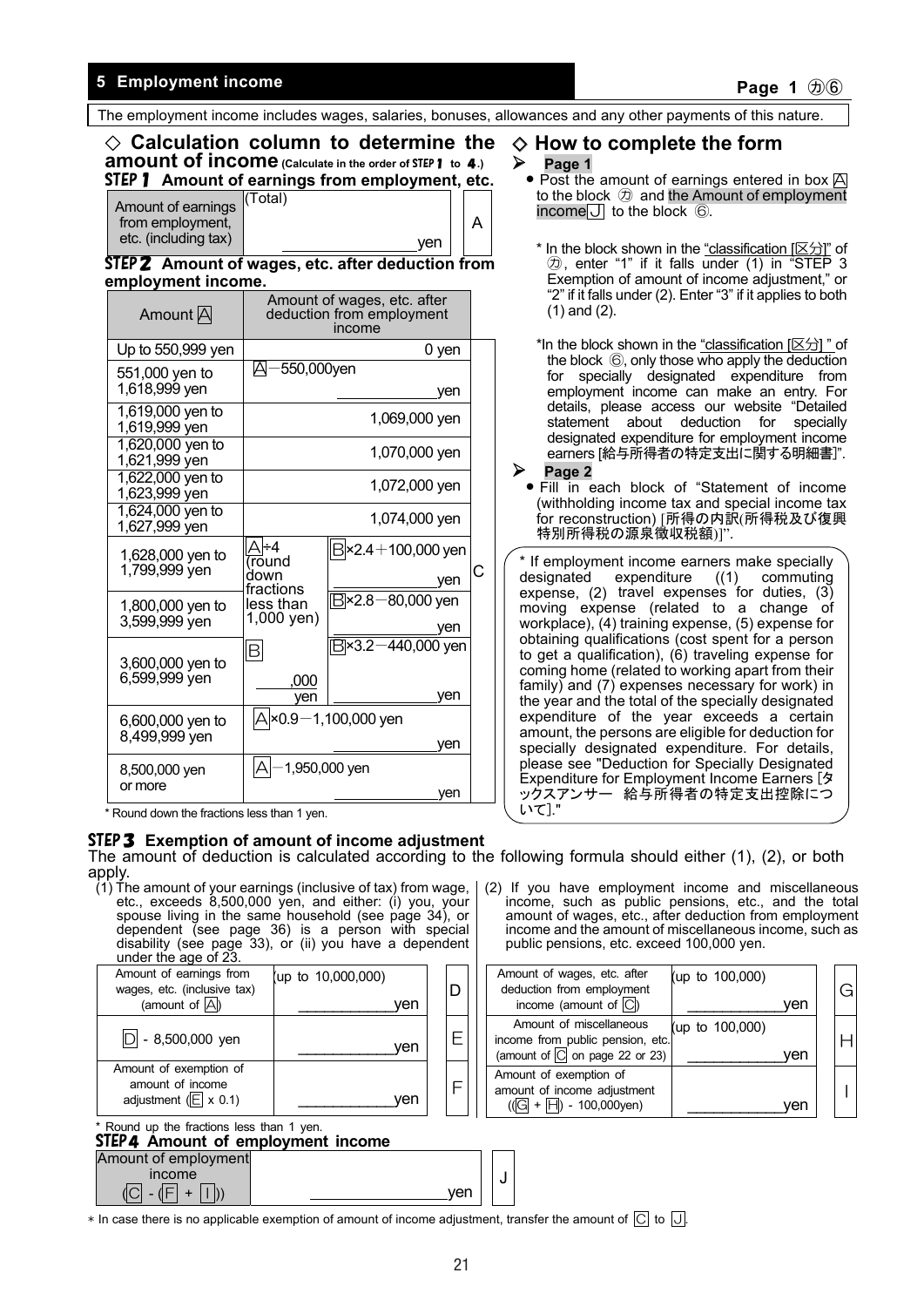### **6** Miscellaneous income **Page 1** ⊕⑦⑦ to ⑩

The miscellaneous income includes the National Pension, the Employee Pension, defined-benefit corporate pensions, defined-contribution pensions, other public pensions and certain foreign pensions, side income including manuscript fees and lecture fees, and eanings from sharing economy business, as well as annuities under life insurance contracts (personal annuity insurance), mutual-aid insurance annuities and any other income which does not fall into other categories of income.

The increased pension and ordinary pension for those injured during war service, survivor's pension paid based on the employment of the deceased, benefit payments deriving from the Mentally and Physically Handicapped Dependents Mutual Relief System, a portion of annuities based on the right to receive annuities under life insurance policies etc. obtained as a result of an inheritance, which is subject to the inheritance tax and the gift tax, etc. are not liable to taxation of income tax etc.

# ◇ **Calculation column to determine the amount of income**

Calculate separately in the order of "(2) miscellaneous income pertaining to operations"  $\Rightarrow$  "(3) other miscellaneous income" ⇒ "(1) miscellaneous income from public pensions, etc."and added up those in the block (4) at the end.

### (1) **Computation of miscellaneous income from public pensions etc.**(**Calculate in the order of** STEP1 to 3.) **STEP 1** Amount of earnings from miscellaneous income from public pensions, etc.

| l Amount                         | ot | earnings |  | from (Total) |     |  |
|----------------------------------|----|----------|--|--------------|-----|--|
| miscellaneous income from public |    |          |  |              |     |  |
| pensions, etc. (including tax)   |    |          |  |              | ven |  |

STEP2 Computation of the total amount of income pertaining to the income other than miscellaneous income pertaining to public pensions, etc.

| Total of amounts entered in the blocks                  | (Total)               |     |   |                          |
|---------------------------------------------------------|-----------------------|-----|---|--------------------------|
| $\circled{1}$ to $\circled{5} + \circled{1}$ on Page 1  |                       | ven |   |                          |
| Amount entered in $\boxed{C}$ – $\boxed{F}$ of          |                       |     |   |                          |
| employment income (see page 21)                         |                       |     |   |                          |
| (or the amount entered in $\boxed{C}$ on page 21        |                       |     |   |                          |
| if any amount is not written in $ F $ )                 |                       | ven |   |                          |
| Amount of $\boxed{F}$ on page 23 + $\boxed{  }$ on page | ("0" when in deficit) |     |   |                          |
| 23                                                      |                       | ven |   |                          |
| Total of the above amounts                              | (Total)               |     | B | Enter this amount in the |
|                                                         |                       | ven |   | block 53 on Page 1.      |

(Note) if you have any questions about the computation method, please contact the Tax Office.

### STEP3 **Computation of miscellaneous income from public pensions, etc.**

➢ Individuals born on or after January 2, 1957 (individuals aged less than 65)

|                                                       | $\frac{1}{2}$ in any ideas bonner on or and our later $\frac{1}{2}$ , noon (in any ideas digital loop than 100)<br>Total amount of income pertaining to the income other than miscellaneous<br>income pertaining to public pensions, etc. B |                                                  |                                                   |                                                       |   |  |  |
|-------------------------------------------------------|---------------------------------------------------------------------------------------------------------------------------------------------------------------------------------------------------------------------------------------------|--------------------------------------------------|---------------------------------------------------|-------------------------------------------------------|---|--|--|
|                                                       |                                                                                                                                                                                                                                             | Up to 10,000,000 yen                             | 10,000,001 yen to<br>20,000,000 yen               | 20,000,001 yen<br>or more                             |   |  |  |
| income from                                           | $Up$ to<br>1,299,999 yen                                                                                                                                                                                                                    | -600,000 yen<br>A<br>"0" when in deficit)<br>yen | -500,000 yen<br>A-<br>"0" when in deficit)<br>yen | A-400,000 yen<br><u>( "0" when in deficit)</u><br>yen |   |  |  |
|                                                       | 1,300,000 yen<br>to<br>4,099,999 yen                                                                                                                                                                                                        | A × 0.75 - 275,000 yen<br>yen                    | AX0.75-175,000 yen<br>yen                         | AX0.75-75,000 yen<br>yen                              |   |  |  |
| earnings from miscellaneous<br>public pensions, etc 囚 | 4,100,000 yen<br>to                                                                                                                                                                                                                         | A × 0.85 - 685,000 yen                           | AX0.85-585,000 yen                                | A × 0.85 - 485,000 yen                                | C |  |  |
|                                                       | 7,699,999 yen<br>7,700,000 yen<br>to                                                                                                                                                                                                        | yen<br>A × 0.95 - 1,455,000<br>yen               | yen<br>A × 0.95 - 1,355,000<br>yen                | yen<br>A×0.95-1,255,000<br>yen                        |   |  |  |
|                                                       | 9,999,999 yen<br>10,000,000                                                                                                                                                                                                                 | yen<br>Α<br>1,955,000 yen                        | yen<br> A <br>1,855,000 yen                       | yen<br>$ A -1,755,000$ yen                            |   |  |  |
| Amount of                                             | yen<br>or more                                                                                                                                                                                                                              | yen                                              | yen                                               | yen                                                   |   |  |  |

\* Round down the fractions less than 1 yen.

• Individuals with employment income shall enter the amount of  $\boxed{C}$  to  $\boxed{H}$  under Employment Income (page 21).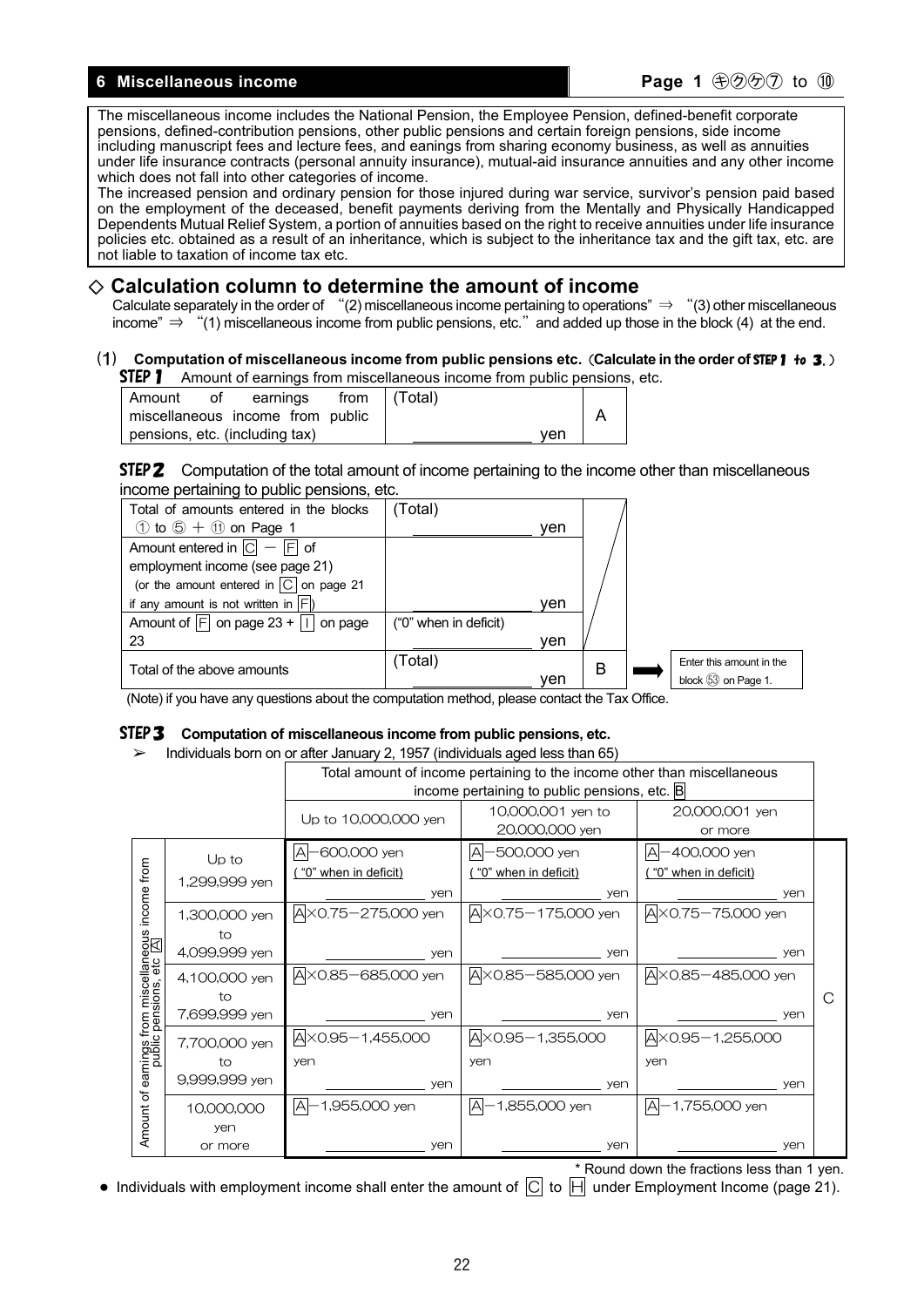### ➢ Individuals born on or before January 1, 1957 (individuals aged 65 or more)

|                                                                         | Total amount of income pertaining to the income other than miscellaneous |                            |                                  |                       |   |
|-------------------------------------------------------------------------|--------------------------------------------------------------------------|----------------------------|----------------------------------|-----------------------|---|
| income pertaining to public pensions, etc. $\mathbb B$                  |                                                                          |                            |                                  |                       |   |
|                                                                         |                                                                          | Up to 10,000,000 yen       | 10,000,001 yen to                | 20,000,001 yen        |   |
|                                                                         |                                                                          |                            | 20,000,000 yen                   | or more               |   |
| income<br>of earnings from miscellaneous<br>from public pensions, etc 因 | Up to                                                                    | A-1,100,000 yen            | A-1,000,000 yen                  | -900,000 yen<br>Α     |   |
|                                                                         |                                                                          | "0" when in deficit)       | "0" when in deficit)             | "0" when in deficit)  |   |
|                                                                         | 3,299,999 yen                                                            | yen                        | yen                              | yen                   |   |
|                                                                         | 3,300,000 yen<br>ŤΩ                                                      | A×0.75-275,000 yen         | A × 0.75 - 175,000 yen           | A × 0.75 - 75,000 yen |   |
|                                                                         | 4,099,999 yen                                                            | yen                        | yen                              | yen                   |   |
|                                                                         | 4,100,000 yen<br>ŤΩ                                                      | A×0.85-685,000 yen         | A×0.85-585,000 yen               | AX0.85-485,000 yen    | С |
|                                                                         | 7,699,999 yen                                                            | yen                        | yen                              | yen                   |   |
|                                                                         | 7,700,000 yen                                                            | A×0.95-1,455,000           | $A \times 0.95 - 1,355,000$      | A×0.95-1,255,000      |   |
|                                                                         | tο                                                                       | yen                        | yen                              | yen                   |   |
|                                                                         | 9,999,999 yen                                                            | yen                        | yen                              | yen                   |   |
| Amount                                                                  | 10,000,000<br>yen                                                        | $\forall$<br>1,955,000 yen | -1,855,000 yen<br>$\overline{A}$ | A<br>1,755,000 yen    |   |
|                                                                         | or more                                                                  | yen                        | yen                              | yen                   |   |
| * Round down the fractions less than 1 yen.                             |                                                                          |                            |                                  |                       |   |

• Individuals with employment income shall enter the amount of  $\overline{C}$  to  $\overline{H}$  under Employment Income (page 21).

### (2) **Miscellaneous income pertaining to operations**

| Amount of earnings from miscellaneous      | (Total) |  |
|--------------------------------------------|---------|--|
| income pertaining to operations (including |         |  |
| tax)                                       | ven     |  |
| Necessary expenses                         | ven     |  |
| Subtracted figure $\langle D  -  E $       | ven     |  |

### (3) **Computation of other miscellaneous income**

| Amount of earnings from other             | (Total) |  |
|-------------------------------------------|---------|--|
| miscellaneous income (including tax)      | ven     |  |
| Necessary expenses                        | ven     |  |
| Subtracted figure $\sqrt{G}-\overline{H}$ | ven     |  |

(4) **Amount of miscellaneous income** (Add up "(1) miscellaneous income from public pensions, etc." and "(2)

miscellaneous income pertaining to operations" and "(3) other miscellaneous income")

| Amount of miscellaneous income | اstal∖      |  |
|--------------------------------|-------------|--|
|                                | ۰٬۵۳<br>וסי |  |

# ◇ **How to complete the form**

### $\triangleright$  Page 1

Post the amount of earnings entered in the box  $\Box$  to the block  $\oplus$ , the amount entered in the box  $\Box$  to the block  $\circled{2}$ , and the amount entered in the box  $\overline{G}$  to the block  $\circled{2}$ .

Post the amount of income entered in the box  $\boxed{\bigcirc}$  to the block  $\boxed{\circ}$ , the amount of income entered in the box  $\boxed{\bigarrow}$  to the block  $\circledR$ , the amount of income entered in the box  $\Pi$  to the block  $\circledR$ , and the amount of income entered in the box  $\overline{J}$  to the block  $\overline{w}$ .

 $*$  In the block shown in the "classification  $[\boxtimes \frac{1}{2}]$ " in  $\oslash$ , enter "1" if you have related income from personal annuity insurance, "2" if you have related income from crypto asset transaction, and "3" if you have related income from both personal annuity insurance and crypto asset trades.

### **Page 2**

Fill in each block of "Statement of income (withholding income tax and special income tax for reconstruction) [所得の 内訳(所得税及び復興特別所得税の源泉徴収税額)]."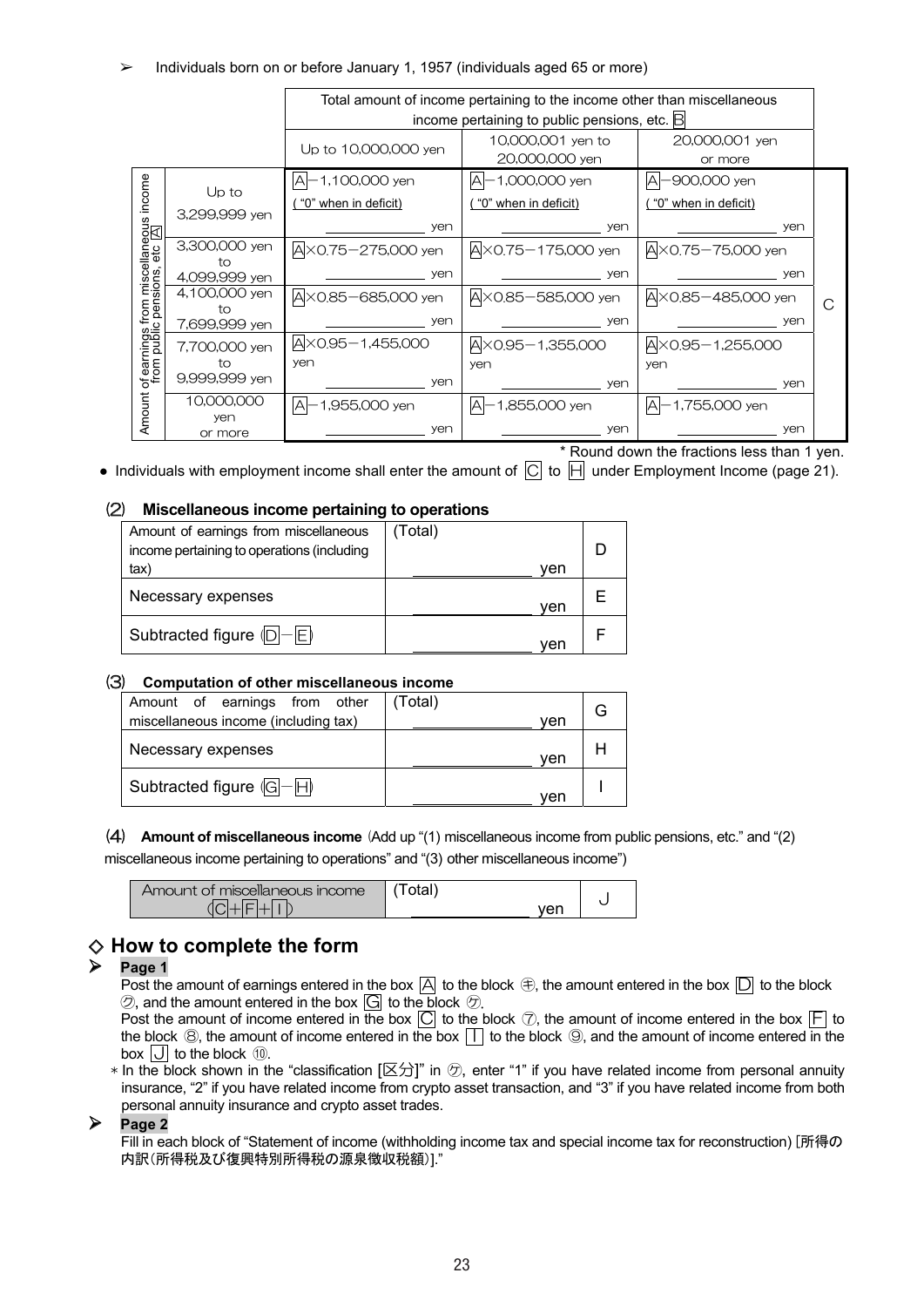### ◆ Capital gains subject to aggregate taxation

The capital gains subject to the aggregate taxation include income derived from transfer of golf club memberships, gold bullion, ships, machinery, patent rights, fishing rights, paintings, curios and other objects of art, and precious metals, etc.

Short-term capital gain is income derived from transfer of assets held for not more than five years; long-term capital gain is income derived from transfer of assets held for more than five years.

Please note that capital gains from transfer of land, leasehold rights, or capital gains from transfer of shares are subject to separate self-assessment taxation (see page 10). In this case, fill out the Page 3 (separate taxation form) etc. in addition to Page 1 and 2.

\* Please prepare and submit the "Statement of capital gains (appendix to a final return form) [for aggregate taxation] [譲渡所得の内訳書(確定申告書付表)[譲渡所得用]]."

### ♦Occasional income

The occasional income includes lump-sum payments and maturities from life or casualty insurance policies, prize money, lottery winnings, and winnings from horse or cycle races and other occasional income without consideration.

# ◇ **Calculation column to determine the amount of income**

| Amount of short-term capital<br>qains<br>(Post the amount from the<br>statement of capital gains) | ven                         | А |
|---------------------------------------------------------------------------------------------------|-----------------------------|---|
| Amount of long-term capital<br>qains<br>(Post the amount from the<br>statement of capital gains)  | <u>yen</u>                  | в |
| Amount of earnings from<br>Occasional income<br>(inclusive of tax)                                | (Total)<br>ven              | C |
| Amount spent to gain<br>earnings                                                                  | ven                         | D |
| Subtracted figure<br>(C - D)                                                                      | "0" when in deficit)<br>ven | E |
| Special deduction<br>amount<br>$E$ or 500,000 yen, )<br>whichever is less                         | yen                         | F |
| Amount of occasional<br>income $(E - F)$                                                          | yen                         | G |

| $(\boxed{\text{B} + \text{G}}) \times 0.5$ |     |  |
|--------------------------------------------|-----|--|
|                                            | ven |  |
| Amount in the block of                     |     |  |
| "capital gains and occasional              |     |  |
| income"                                    | 'er |  |

 $*$  If there is a fraction less than one ven, round down the number.

\* If you have incurred a deficit in business income, real estate income or capital gains subject to the aggregate taxation, do not use this column and consult with the nearest Tax Office. You may also use the "Calculation ……<br>form for aggregate of profit and Loss [損益の通算の計算 書]".

### ◇ **How to complete the form Page 1**

- Post the "amount of short-term capital gains" entered in the box  $\overline{A}$  to the block  $\supseteq$ , and the "amount of long-term capital gains" entered in the box  $\left| \mathbf{B} \right|$  to the block  $\Theta$ , and the "amount of occasional income" entered in the box  $\overline{G}$  to the
	- \* In this block, post the amount of income, not that of earnings.
- Post the "amount in the block of "capital gains and occasional income"" entered in the box  $|1|$  to the block ⑪.

### **Page 2**

block  $\mathcal{D}$ .

**•** Fill in each block of " Statement of income (withholding income tax and special income tax for reconstruction) [所得の内訳(所得税及び復興特別所 得税の源泉徴収税額)]" and "Items concerning capital gains subject to the aggregate taxation, and occasional income [総合課税の譲渡所得、一時所得 に関する事項(⑪)]".